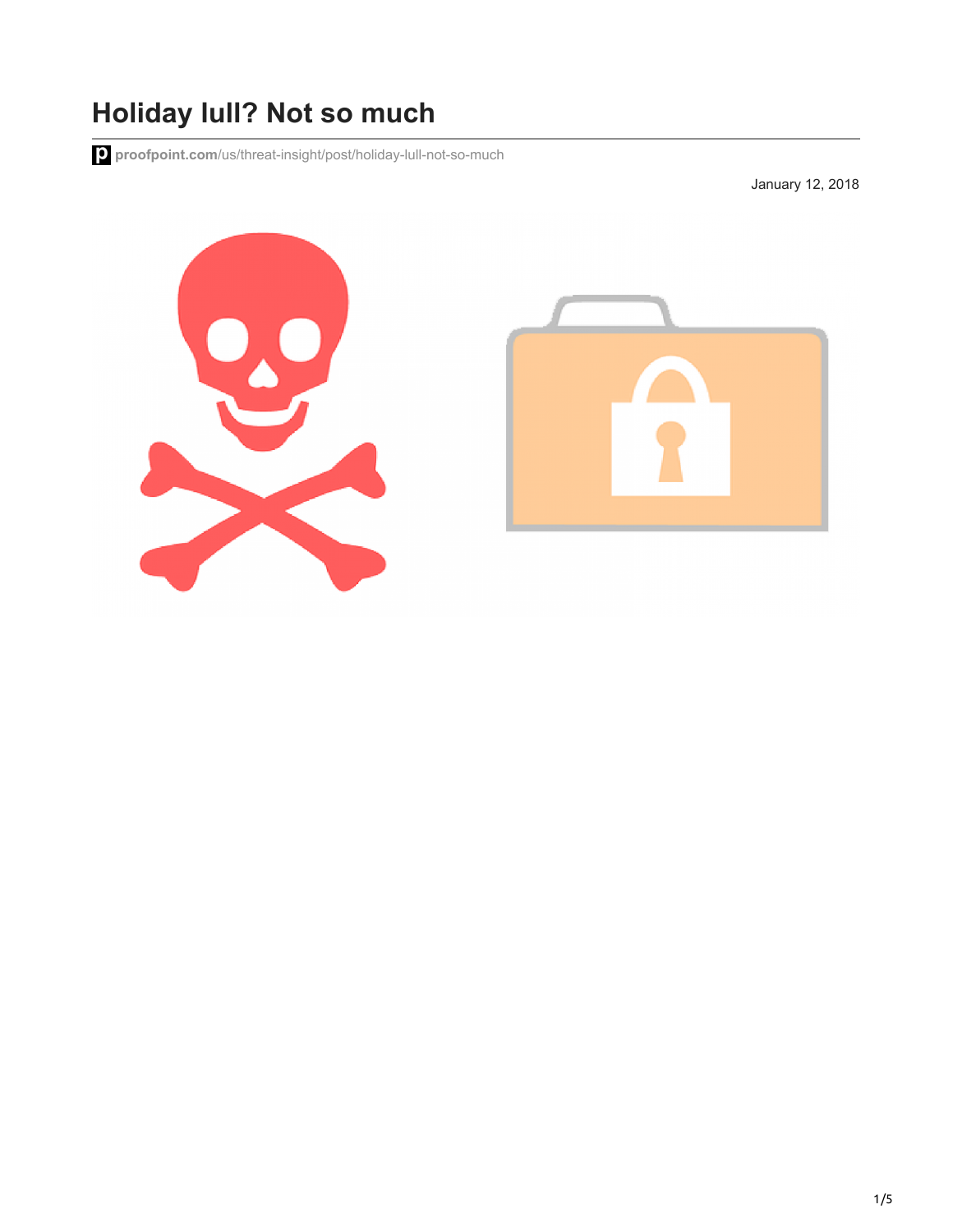

[Threat Insight](https://www.proofpoint.com/us/blog/threat-insight) Holiday lull? Not so much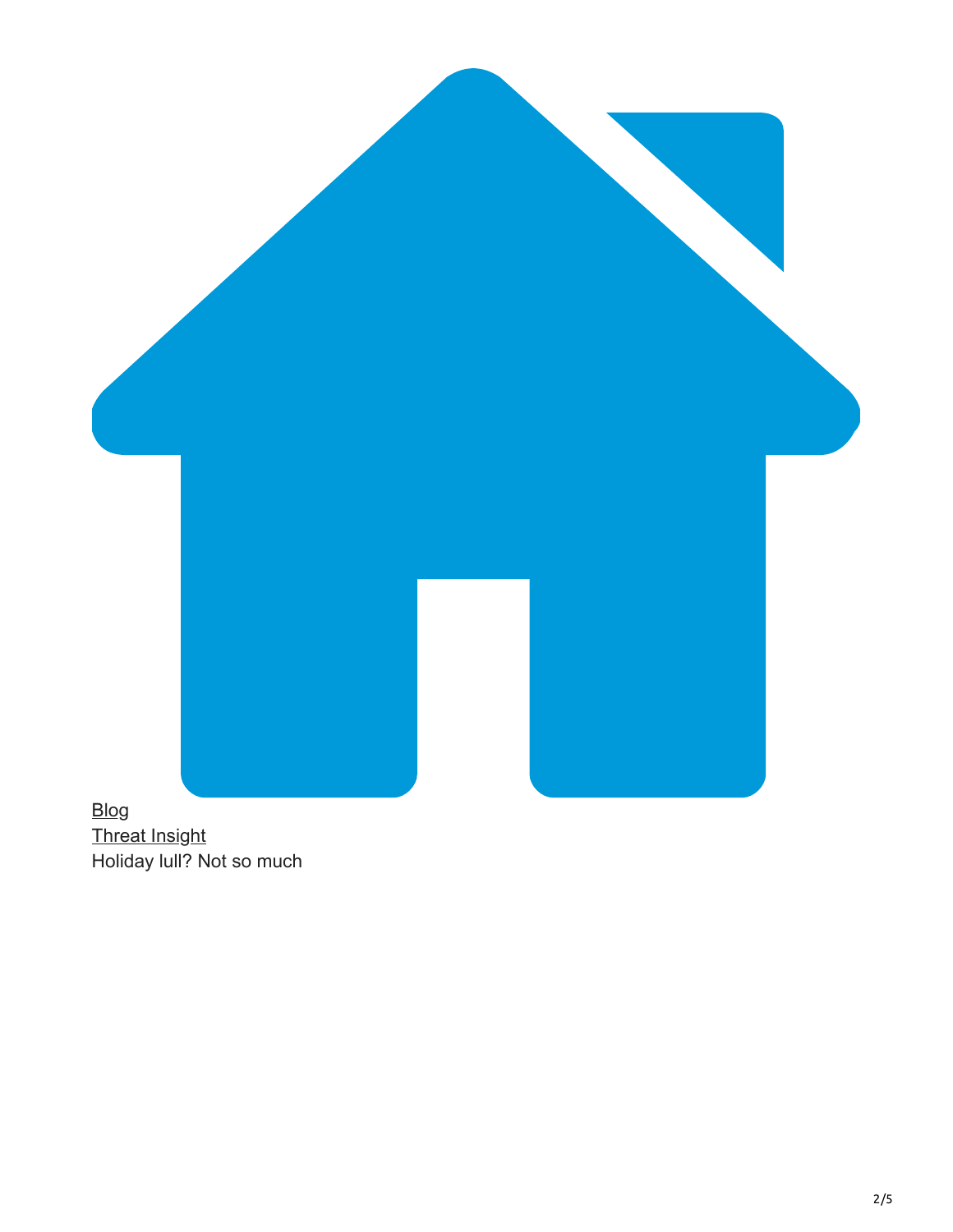

January 12, 2018 Proofpoint Staff

## **Overview**

[For at least the last two years, Proofpoint researchers have observed a seasonal lull in](https://www.proofpoint.com/us/threat-insight/post/An-Orthodox-Holiday-For-Some-Unorthodox-Actors) activity around the Thanksgiving holiday and during the weeks between Christmas and Russian Orthodox Christmas (January 7). Activity during the Thanksgiving 2017 holiday, however, was higher than in previous years, with multiple campaigns targeting a variety of regions. Examining year-over-year differences in malicious message volumes for the period of December 15 through January 12 revealed that, while activity dropped during this period, it remained significantly higher than what we observed the previous year and returned to near pre-holiday levels more quickly after January 7 than in 2017.

## **Analysis**

Figure 1 shows a year-over-year comparison of message volume for the period of December 15-January 12. The week leading up to Christmas 2016 had significantly higher volumes than during the same week in 2017, primarily due to Locky ransomware campaigns distributed by TA505. Just before, we observed a slight jump in traffic around Christmas 2017 relative to both previous weeks in 2017 and the same week in 2017. Unlike in 2016, some actors seemingly worked through that week during which we generally expect very limited activity.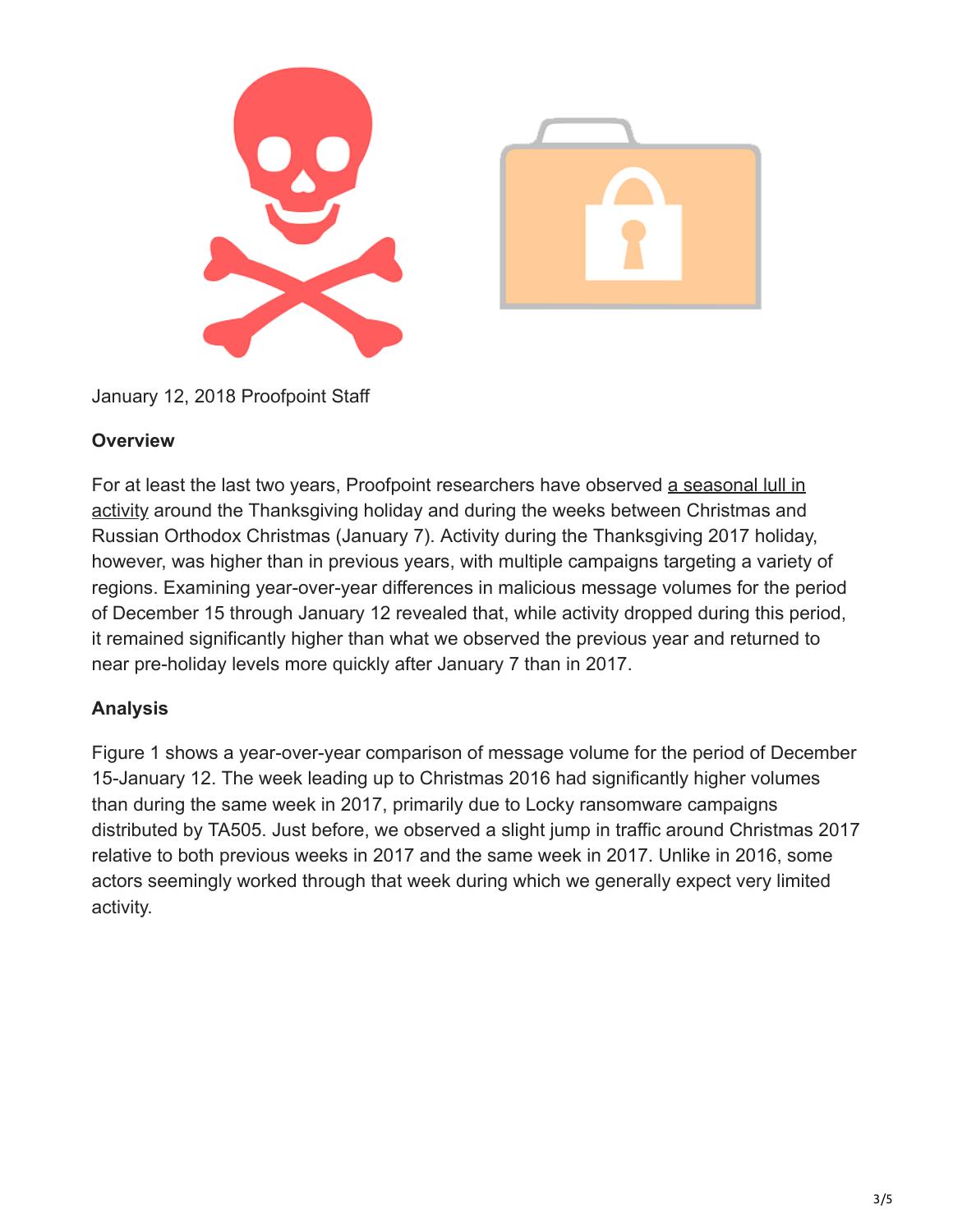

*Figure 1: 2016 vs 2017 volumes for malicious messages* during the holidays

Because the activities of threat actor TA505 tend to obscure the campaigns of other threat actors, breaking down activity during this period by actor gives a better sense of the nature and diversity of malware involved in these campaigns over the holidays. The following actors were actively conducting campaigns after December 22, 2017, but were inactive the year before between December 22, 2016, and January 2, 2017:

TA542 – We began tracking the actors behind Emotet in April of 2017 and as a result, did not track them during the 2016 holiday season. TA542 campaigns have appeared consistently since they emerged in April and, during the Christmas week, we observed Emotet distributed via URLs that led to malicious Microsoft Word documents with embedded macros used to download the malware. On at least one occasion during the Christmas week, Emotet also downloaded Zeus Panda. This instance of Zeus Panda primarily targeted online retail sites during the holiday season.

TA505 - [The actors behind the massive Locky and Dridex campaigns](https://www.proofpoint.com/us/threat-insight/post/threat-actor-profile-ta505-dridex-globeimposter) of the last two years also passed up the full two-week Christmas break this year, relying heavily on malicious VBScript and JavaScript files in 7-Zip archives to deliver primarily GlobeImposter ransomware, with two separate large campaigns on December 27 and 28. In early 2017, TA505 took a nearly three month hiatus before resuming campaigns; this year, their campaigns resumed on January 11 after less than a two-week break around the Russian Orthodox Christmas. It is worth noting that TA505 activity is highly dependent on the Necurs botnet, so some of their quiet periods may relate to botnet disruptions or maintenance. However, we observed increases in activity from multiple actors this season, suggesting that this is not an artifact exclusively related to TA505 distribution.